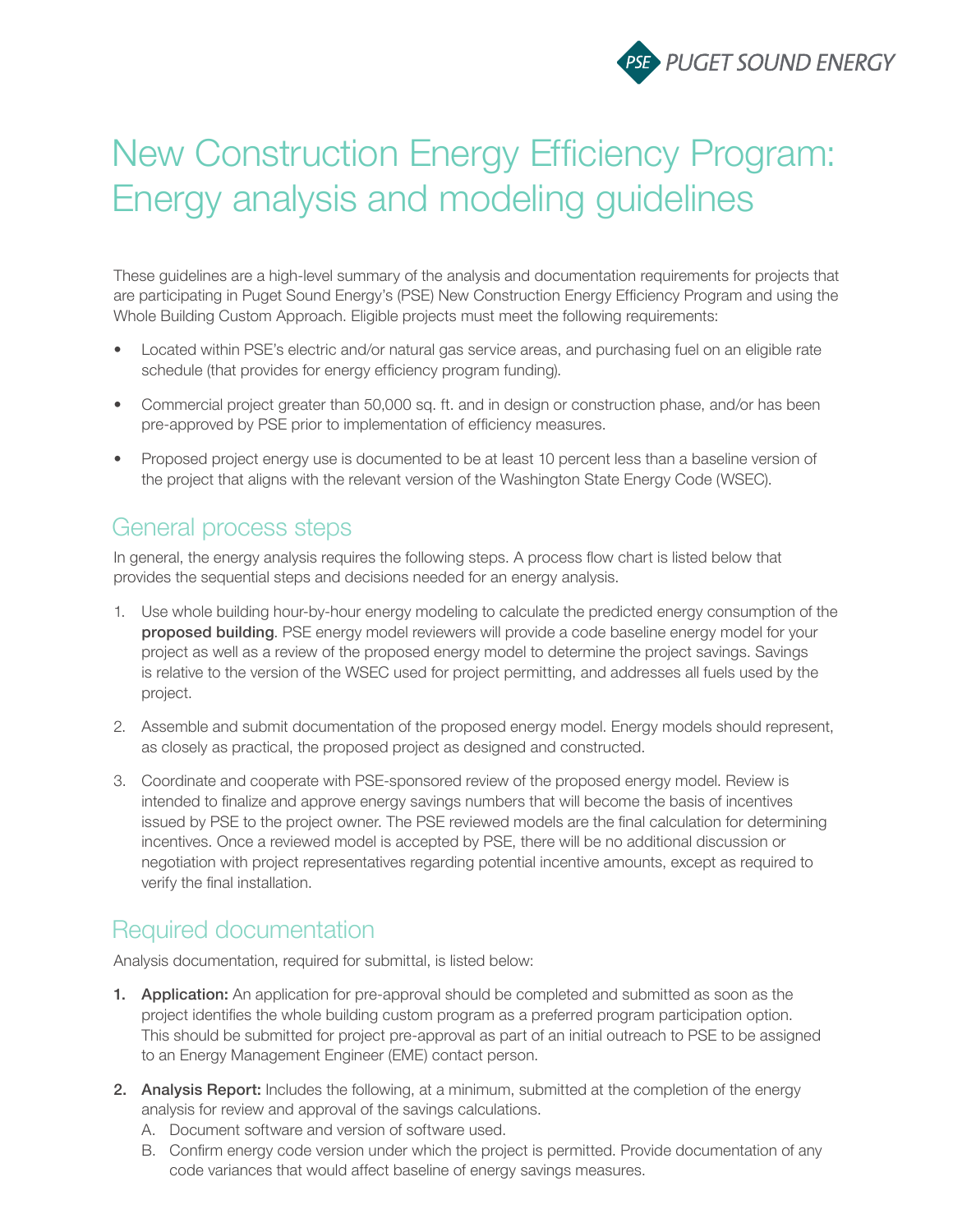- C. List of energy conservation measures included in proposed design.
- D. Description (narrative) of modeling approach for each measure.
	- i. Identify if modeled explicitly within the capabilities of the modeling software or if a "work-around" or external calculation method was used.
	- ii. If not explicitly modeled, provide more descriptive background of modeling approach.
- E. Energy model results summary table, organized by energy end use.

#### 3. Attachments to be submitted with the Analysis Report:

- A. Energy Code Compliance worksheets to support measures listed, especially the NREC forms for envelope and lighting.
- B. Proposed equipment data sheets for equipment utilized in measures listed, potentially including the following:
	- i. Design drawings and specifications.
	- ii. Equipment submittals.
- C. Energy model documentation:
	- i. Model input files for proposed design models—electronic copy.
	- ii. Selected key model output summary reports, covering:
		- a. Annual energy use by fuel type and end use (Equest equivalent report BEPU).
		- b. Envelope component u-value and area summary (Equest equivalent report LV-D summary).
		- c. Overall building HVAC coil loads (Equest equivalent report SS-D).
		- d. Overall building plant equipment loads (Equest equivalent report PS-C).
- 4. Documentation Checklist: Check for the following prior to submittal for review:
	- A. Consistency: Modeling files and documentation reports are consistent with one another.
	- B. Completeness: Complete documentation checklist (See checklist in attachments to this guideline.)

### Modeling and analysis guidelines

General modeling guidelines are briefly outlined below. If modeler needs to take exceptions to these guidelines, they should seek approval from assigned PSE EME, and document those exceptions in the submitted report.

- 1. Acceptable software: Per C407.6, Washington State Energy Code; hourly energy modeling software including Equest/DOE2, Energy Plus, Trane Trace, Carrier HAP.
- 2. Weather file: TMY3 version of closest geographical match to project location.
- 3. Modeling Protocol: Section C407, Washington State Energy Code, plus applicable appendices, Section C406 prescriptive method, LEED.
- 4. Proposed system sizes: Proposed model must include actual equipment sizes as identified and specified in proposed design documents. Auto-sizing in proposed model is not acceptable.
- 5. Savings and incentive calculations: Savings calculations for incentives shall be initially executed by the PSE model reviewer after creating a baseline energy model and completing the proposed model review. The savings calculation follows this general process:
	- A. A baseline energy model is created using the 2015 WSEC Standard Reference Design.
	- B. A 19 percent decrease is applied to the standard reference design to create the 2018 WSEC baseline.
	- C. The savings for gas and electric is the 2018 WSEC baseline usage minus the proposed building usage.
	- D. If eligible fuel shows an energy increase, incentives are zero.
	- E. If eligible fuel show savings, incentives are estimated as follows:
		- i. Electricity savings x \$0.40/kWh.
		- ii. Gas savings x \$6/therm.

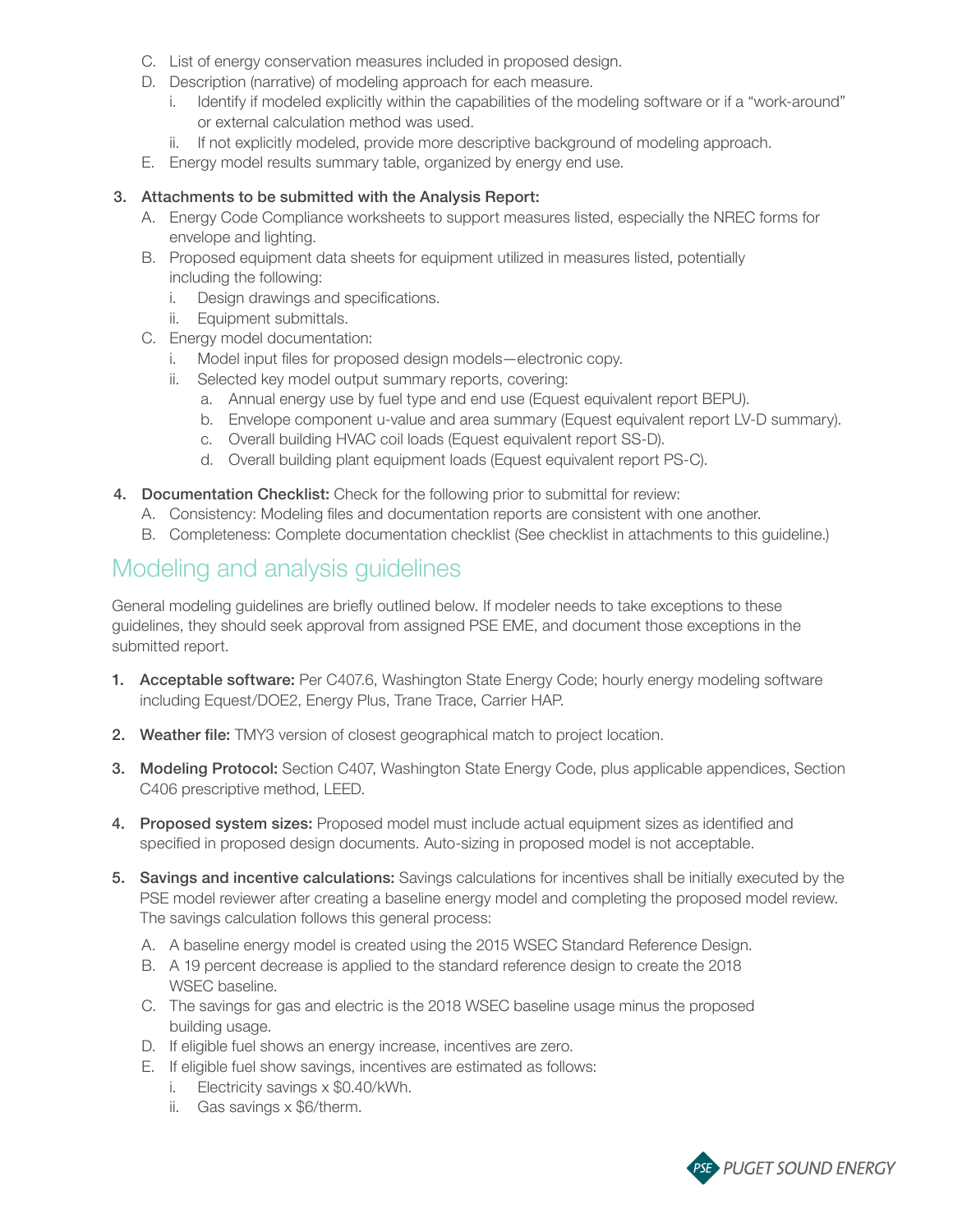# Best practices / reasonableness checks to avoid common pitfalls

- 1. Schedules: Define unique schedules for each primary space type, not building type as stated in C407 protocol. Use specific knowledge of actual customer operations as the preferred guideline for schedule definition. Use Appendix B of the Washington State Energy Code as a second guideline for schedule definition.
- 2. Modeling results reasonableness checks: Prior to submission of modeling results for review, modelers shall conduct and document outcomes of reasonableness checks, as summarized below.
	- A. Proposed Energy Use Intensity (EUI): Compare proposed model EUI to typical energy use statistics, using EnergyStar Target Finder or other relevant energy use database. In energy report, discuss why proposed model results indicate savings.
	- B. Energy end use results: Review energy end use predictions for proposed model. Summarize in Energy Modeling Results Summary Table. Take corrective action in model if energy end use results do not initially appear reasonable.
	- C. HVAC systems output:
		- i. Air flow rates: Typical system air flow rates should be within 0.6 to 1.2 CFM/sq. ft. of area served. If system air flow rates as modeled fall outside of these ranges, provide explanation in submitted report, or take corrective action within either model.
		- ii. Minimum outside air ventilation rate: Minimum outside air ventilation rates should be between 10 percent and 50 percent of total supply air flow rate. If this is not the case, provide explanation in submitted report, or take corrective action within energy model.
		- iii. Loads not met: Zone loads should be predicted to be satisfied in at least 95 percent of total occupied period hours for both models. If this is not the case, provide explanation in submitted report, or take corrective action within energy model.
		- iv. Packaged equipment average heating and cooling efficiencies: Average packaged equipment efficiencies should be within 15 percent of integrated part load efficiency as specified and/or code-required value for the equipment being modeled. For example, if an air conditioning unit is rated with an IEER of 12, average efficiency should be within 10.2 to 13.8. If this is not the case, provide explanation in submitted report, or take corrective action within energy model.
		- v. Fan peak motor load: Peak modeled fan power should not be less than 67 percent of nominal fan motor power. If this is not the case, provide explanation in submitted report, or take corrective action within energy model.
		- vi. Unoccupied period fan cycle hours: Annual hours of fan operation during unoccupied periods should be no more than 10 percent of the total annual occupied hours. If this is not the case, provide explanation in submitted report, or take corrective action within energy model.
	- D. Plant equipment output:
		- i. Boiler average efficiency: Average boiler efficiency, as determined in model output, should be within 5 percent of efficiency as input. For example, if input is at 80%, average modeled efficiency should be within 76 percent to 84 percent. (Average modeled efficiency should be estimated by dividing total boiler fuel use (in Btu/yr) by total boiler load met (in Btu/yr.)) If this is not the case, provide explanation in submitted report, or take corrective action within energy model.
		- ii. Chiller average efficiency: Average chiller efficiency should be within 15 percent of integrated part load efficiency as specified and intended for the chiller being modeled. For example, if chiller is rated with an IEER of 15, average efficiency should be within 12.75 to 17.0. If this is not the case, provide explanation in submitted report, or take corrective action within energy model.
		- iii. Pump peak motor load: Peak modeled fan power should not be less than 67 percent of nominal pump motor power. If this is not the case, provide explanation in submitted report, or take corrective action within energy model.

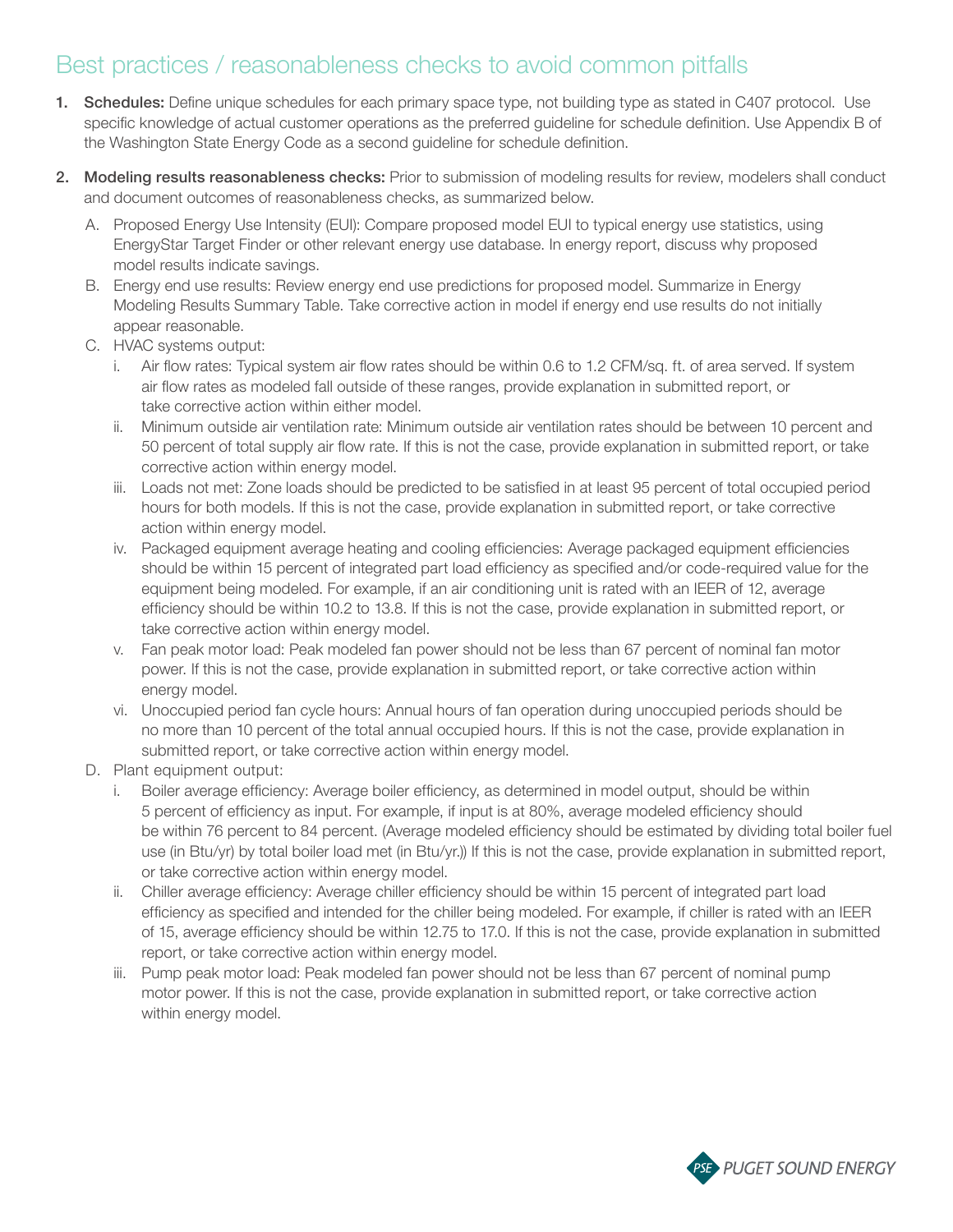#### Documentation Checklist

| Submittal component |                                                                                                                      |                                                |
|---------------------|----------------------------------------------------------------------------------------------------------------------|------------------------------------------------|
|                     | PSE NC application submitted / pre-approval received                                                                 | Complete application as early as possible      |
|                     | Modeling software documented                                                                                         | i Include version                              |
|                     | Permitted code version documented                                                                                    | Example: 2018, 2015                            |
|                     | Energy efficiency design measures list submitted                                                                     |                                                |
|                     | Measure modeling approach documented (C407, C406, LEED, etc.)   Add information for non-standard modeling approaches |                                                |
|                     | Code compliance forms attached                                                                                       |                                                |
|                     | Detailed design documentation for measures submitted                                                                 | Should document all key model input parameters |
|                     | Proposed model input files submitted                                                                                 | Include weather file if unique                 |
|                     | Proposed model output files submitted                                                                                |                                                |